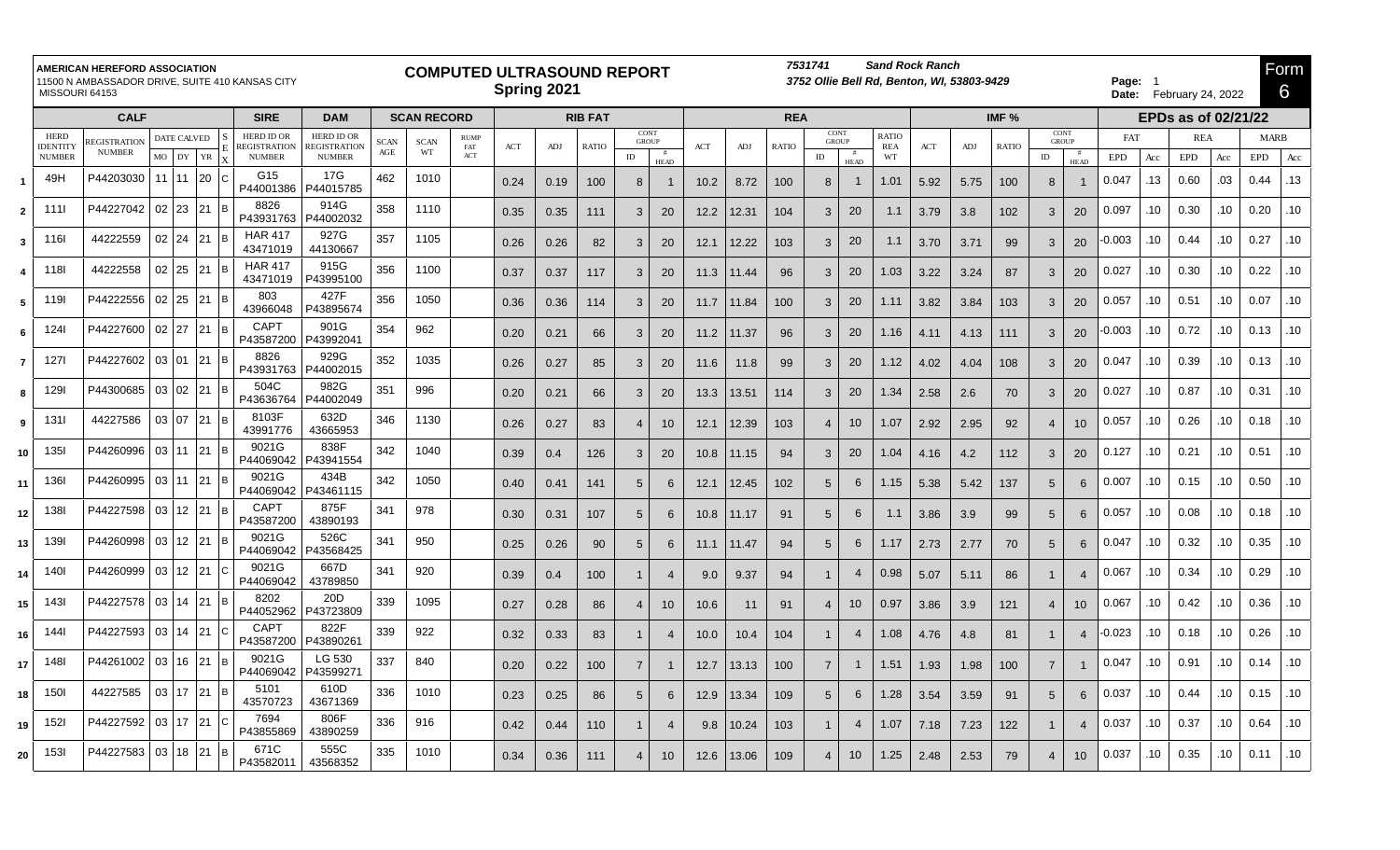| <b>AMERICAN HEREFORD ASSOCIATION</b><br>11500 N AMBASSADOR DRIVE, SUITE 410 KANSAS CITY<br>MISSOURI 64153<br><b>SIRE</b><br><b>CALF</b> |                                |                                                                                                                                                                                                                                                                                                                                                                                                                                                                                                                                                                                                                                                                   |       |  |            |                                   |                                   | <b>COMPUTED ULTRASOUND REPORT</b><br>Spring 2021 |                    |                    |                |      |              |                      |                |      |                                  |              | 7531741              |                | <b>Sand Rock Ranch</b><br>3752 Ollie Bell Rd, Benton, WI, 53803-9429 |      |              |              | Form<br>Page: 2<br>6<br>Date: February 24, 2022 |                |            |     |                     |     |             |     |
|-----------------------------------------------------------------------------------------------------------------------------------------|--------------------------------|-------------------------------------------------------------------------------------------------------------------------------------------------------------------------------------------------------------------------------------------------------------------------------------------------------------------------------------------------------------------------------------------------------------------------------------------------------------------------------------------------------------------------------------------------------------------------------------------------------------------------------------------------------------------|-------|--|------------|-----------------------------------|-----------------------------------|--------------------------------------------------|--------------------|--------------------|----------------|------|--------------|----------------------|----------------|------|----------------------------------|--------------|----------------------|----------------|----------------------------------------------------------------------|------|--------------|--------------|-------------------------------------------------|----------------|------------|-----|---------------------|-----|-------------|-----|
|                                                                                                                                         |                                | DATE CALVED<br>REGISTRATION<br><b>NUMBER</b><br>$MO$ DY<br>${\it YR}$<br>P44236502<br>03 18<br>121 IB<br>03 19<br>21<br>44232552<br>۱C.<br>$03$ 19 21 B<br>44236481<br>P44232558<br>03 20<br>21<br>P44261003<br>03 21<br>l 21<br>ΙB<br>P44232564<br>03 22 21 B<br>P44236573<br>03 23<br>121 Ів<br>03 22<br>P44236603<br>21 B<br>$03$ 22 21 B<br>P44261004<br>$03$ 23 21 B<br>P44236483<br>P44232549<br>$03$ 23 21 B<br>P44236549<br>$03$ 23 21 B<br>P44232562<br>03 24 21<br>ΙB<br>03 24 21 B<br>P44236560<br>P44261005   03   26<br>121 Ів<br>03 27 21<br>P44232560<br>P44232557<br>03 27<br>121 IB<br>03 27 21 B<br>P44232554<br>03 27<br>21<br>44236547<br>l R |       |  |            |                                   | <b>DAM</b>                        |                                                  | <b>SCAN RECORD</b> |                    | <b>RIB FAT</b> |      |              |                      |                |      |                                  | <b>REA</b>   |                      |                |                                                                      |      |              | IMF $%$      |                                                 |                |            |     | EPDs as of 02/21/22 |     |             |     |
|                                                                                                                                         | <b>HERD</b><br><b>IDENTITY</b> |                                                                                                                                                                                                                                                                                                                                                                                                                                                                                                                                                                                                                                                                   |       |  |            | <b>HERD ID OR</b><br>REGISTRATION | <b>HERD ID OR</b><br>REGISTRATION | <b>SCAN</b>                                      | <b>SCAN</b>        | <b>RUMP</b><br>FAT | ACT            | ADJ  | <b>RATIO</b> | CONT<br><b>GROUP</b> |                | ACT  | $\mathbf{A}\mathbf{D}\mathbf{J}$ | <b>RATIO</b> | CONT<br><b>GROUP</b> |                | <b>RATIO</b><br><b>REA</b>                                           | ACT  | $\mbox{ADJ}$ | <b>RATIO</b> | <b>CONT</b><br><b>GROUP</b>                     |                | FAT        |     | <b>REA</b>          |     | <b>MARB</b> |     |
|                                                                                                                                         | <b>NUMBER</b>                  |                                                                                                                                                                                                                                                                                                                                                                                                                                                                                                                                                                                                                                                                   |       |  |            | <b>NUMBER</b>                     | <b>NUMBER</b>                     | $\rm{AGE}$                                       | WT                 | ACT                |                |      |              | ID                   | <b>HEAD</b>    |      |                                  |              | ID                   | <b>HEAD</b>    | WT                                                                   |      |              |              | ID                                              | <b>HEAD</b>    | <b>EPD</b> | Acc | <b>EPD</b>          | Acc | <b>EPD</b>  | Acc |
| 21                                                                                                                                      | <b>1541</b>                    |                                                                                                                                                                                                                                                                                                                                                                                                                                                                                                                                                                                                                                                                   |       |  |            | CAPT<br>P43587200                 | 872F<br>43890246                  | 335                                              | 1050               |                    | 0.31           | 0.33 | 104          | 3                    | 20             | 10.6 | 11.06                            | 93           | 3                    | 20             | 1.01                                                                 | 3.97 | 4.02         | 108          | 3                                               | 20             | 0.047      | .10 | 0.05                | .10 | 0.21        | .10 |
| 22                                                                                                                                      | <b>1551</b>                    |                                                                                                                                                                                                                                                                                                                                                                                                                                                                                                                                                                                                                                                                   |       |  |            | 5101<br>43570723                  | 444B<br>43461118                  | 334                                              | 910                |                    | 0.41           | 0.43 | 108          | 1                    | $\overline{4}$ | 9.4  | 9.87                             | 99           | $\mathbf{1}$         | $\overline{4}$ | 1.03                                                                 | 6.61 | 6.66         | 112          | -1                                              | 4              | 0.067      | .10 | 0.01                | .10 | 0.17        | .10 |
| 23                                                                                                                                      | <b>1561</b>                    |                                                                                                                                                                                                                                                                                                                                                                                                                                                                                                                                                                                                                                                                   |       |  |            | 5101<br>43570723                  | 769E<br>43781967                  | 334                                              | 922                |                    | 0.36           | 0.38 | 120          | 3                    | 20             | 10.9 | 11.37                            | 96           | 3                    | 20             | 1.18                                                                 | 4.63 | 4.68         | 125          | 3                                               | 20             | 0.067      | .10 | 0.19                | .10 | 0.24        | .10 |
| 24                                                                                                                                      | 158I                           |                                                                                                                                                                                                                                                                                                                                                                                                                                                                                                                                                                                                                                                                   |       |  |            | 671C<br>P43582011                 | 534C<br>43568414                  | 333                                              | 904                |                    | 0.59           | 0.61 | 100          | 2                    |                | 9.8  | 10.29                            | 100          | 2                    | $\overline{1}$ | 1.08                                                                 | 7.39 | 7.45         | 100          | $\overline{2}$                                  |                | 0.047      | .10 | 0.44                | .10 | 0.22        | .10 |
| 25                                                                                                                                      | 159I                           |                                                                                                                                                                                                                                                                                                                                                                                                                                                                                                                                                                                                                                                                   |       |  |            | 9021G<br>P44069042                | 701E<br>43765738                  | 332                                              | 1095               |                    | 0.35           | 0.37 | 117          | 3                    | 20             | 11.9 | 12.4                             | 104          | 3                    | 20             | 1.09                                                                 | 3.16 | 3.22         | 86           | 3                                               | 20             | 0.007      | .10 | 0.33                | .10 | 0.30        | .10 |
| 26                                                                                                                                      | <b>1651</b>                    |                                                                                                                                                                                                                                                                                                                                                                                                                                                                                                                                                                                                                                                                   |       |  |            | 671C<br>P43582011                 | 716E<br>43894099                  | 331                                              | 858                |                    | 0.22           | 0.24 | 76           | 3                    | 20             | 10.7 | 11.22                            | 94           | 3                    | 20             | 1.25                                                                 | 3.13 | 3.19         | 85           | 3                                               | 20             | 0.067      | .10 | 0.46                | .10 | 0.41        | .10 |
| 27                                                                                                                                      | 1691                           |                                                                                                                                                                                                                                                                                                                                                                                                                                                                                                                                                                                                                                                                   |       |  |            | 671C<br>P43582011                 | LG 571<br>43599479                | 330                                              | 1080               |                    | 0.36           | 0.38 | 117          |                      | 10             | 12.7 | 13.23                            | 110          |                      | 10             | 1.18                                                                 | 1.54 | 1.6          | 50           | 4                                               | 10             | 0.067      | .10 | 0.35                | .10 | 0.13        | .10 |
| 28                                                                                                                                      | 170I                           |                                                                                                                                                                                                                                                                                                                                                                                                                                                                                                                                                                                                                                                                   |       |  |            | 5101<br>43570723                  | 821<br>P42916070                  | 331                                              | 896                |                    | 0.34           | 0.36 | 114          | 3                    | 20             | 12.2 | 12.72                            | 107          | 3                    | 20             | 1.36                                                                 | 3.15 | 3.21         | 86           | 3                                               | 20             | 0.067      | .03 | 0.41                | .03 | 0.20        | .03 |
| 29                                                                                                                                      | 1711                           |                                                                                                                                                                                                                                                                                                                                                                                                                                                                                                                                                                                                                                                                   |       |  |            | 9021G<br>P44069042                | 127Y<br>P43245311                 | 331                                              | 1095               |                    | 0.24           | 0.26 | 90           | 5                    | -6             | 12.1 | 12.62                            | 103          | $\overline{5}$       | 6              | 1.11                                                                 | 4.43 | 4.49         | 114          | 5                                               | 6              | 0.087      | .10 | 0.51                | .10 | 0.45        | .10 |
| 30                                                                                                                                      | 1731                           |                                                                                                                                                                                                                                                                                                                                                                                                                                                                                                                                                                                                                                                                   |       |  |            | <b>CAPT</b><br>P43587200          | 773E<br>43781960                  | 330                                              | 894                |                    | 0.26           | 0.28 | 88           | 3                    | 20             | 10.5 | 11.03                            | 93           | 3                    | 20             | 1.17                                                                 | 4.66 | 4.72         | 126          | 3                                               | 20             | 0.027      | .10 | 0.28                | .10 | 0.15        | .10 |
| 31                                                                                                                                      | 176I                           |                                                                                                                                                                                                                                                                                                                                                                                                                                                                                                                                                                                                                                                                   |       |  |            | 8202<br>P44052962                 | 405B<br>P43460131                 | 330                                              | 938                |                    | 0.27           | 0.29 | 93           | 6                    | $\overline{4}$ | 10.3 | 10.83                            | 91           | 6                    | $\overline{4}$ | 1.1                                                                  | 1.59 | 1.65         | 52           | 6                                               | $\overline{4}$ | 0.057      | .10 | 0.18                | .10 | -0.03       | .10 |
| 32                                                                                                                                      | 1771                           |                                                                                                                                                                                                                                                                                                                                                                                                                                                                                                                                                                                                                                                                   |       |  |            | 7694<br>P43855869                 | 7116<br>43782414                  | 330                                              | 1005               |                    | 0.33           | 0.35 | 112          | 6                    | $\overline{4}$ | 12.2 | 12.73                            | 107          | 6                    | $\overline{4}$ | 1.21                                                                 | 3.74 | 3.8          | 120          | 6                                               | 4              | 0.067      | .10 | 0.49                | .10 | 0.28        | .10 |
| 33                                                                                                                                      | 1791                           |                                                                                                                                                                                                                                                                                                                                                                                                                                                                                                                                                                                                                                                                   |       |  |            | 671C<br>P43582011                 | 679D<br>43670924                  | 329                                              | 1200               |                    | 0.29           | 0.31 | 95           |                      | 10             | 12.0 | 12.55                            | 104          |                      | 10             |                                                                      | 2.46 | 2.52         | 78           | 4                                               | 10             | 0.017      | .10 | 0.37                | .10 | 0.16        | .10 |
| 34                                                                                                                                      | 182I                           |                                                                                                                                                                                                                                                                                                                                                                                                                                                                                                                                                                                                                                                                   |       |  |            | <b>CAPT</b><br>P43587200          | 8051<br>43931198                  | 329                                              | 1050               |                    | 0.31           | 0.33 | 102          | 4                    | 10             | 10.7 | 11.25                            | 94           | 4                    | 10             | 1.02                                                                 | 4.41 | 4.47         | 139          | 4                                               | 10             | 0.057      | .10 | 0.34                | .10 | 0.28        | .10 |
| 35                                                                                                                                      | 1871                           |                                                                                                                                                                                                                                                                                                                                                                                                                                                                                                                                                                                                                                                                   |       |  |            | 9021G<br>P44069042                | 543C<br>43568364                  | 327                                              | 962                |                    | 0.27           | 0.29 | 92           | 3                    | 20             | 10.8 | 11.38                            | 96           | 3                    | 20             | 1.12                                                                 | 3.14 | 3.21         | 86           | 3                                               | 20             | 0.027      | .10 | 0.58                | .10 | 0.28        | .10 |
| 36                                                                                                                                      | 188I                           |                                                                                                                                                                                                                                                                                                                                                                                                                                                                                                                                                                                                                                                                   |       |  |            | 7694<br>P43855869                 | 566C<br>43568411                  | 326                                              | 982                |                    | 0.34           | 0.36 | 111          |                      | 10             | 11.3 | 11.89                            | 99           |                      | 10             | 1.15                                                                 | 3.43 | 3.5          | 109          | 4                                               | 10             | 0.017      | .10 | 0.54                | .10 | 0.43        | .10 |
| 37                                                                                                                                      | 189I                           |                                                                                                                                                                                                                                                                                                                                                                                                                                                                                                                                                                                                                                                                   |       |  |            | 7694                              | 528C                              | 326                                              | 1040               |                    | 0.28           | 0.3  | 95           | 3                    | 20             | 12.5 | 13.09                            | 110          | 3                    | 20             | 1.2                                                                  | 3.20 | 3.27         | 88           | 3                                               | 20             | 0.037      | .10 | 0.79                | .10 | 0.61        | .10 |
| 38                                                                                                                                      | 1901                           |                                                                                                                                                                                                                                                                                                                                                                                                                                                                                                                                                                                                                                                                   |       |  |            | P43855869<br>8202                 | 43568395<br>471B                  | 326                                              | 1075               |                    | 0.31           | 0.33 | 104          | 3                    | 20             | 11.9 | 12.49                            | 105          | 3                    | 20             | 1.11                                                                 | 3.98 | 4.05         | 108          | 3                                               | 20             | 0.017      | .10 | 0.32                | .10 | 0.23        | .10 |
| 39                                                                                                                                      | 192I                           |                                                                                                                                                                                                                                                                                                                                                                                                                                                                                                                                                                                                                                                                   |       |  |            | P44052962<br>5101                 | P43465830<br>7111                 | 326                                              | 966                |                    | 0.35           | 0.37 | 114          |                      | 10             | 10.8 | 11.39                            | 95           |                      | 10             | 1.12                                                                 | 3.34 | 3.41         | 106          | 4                                               | 10             | 0.057      | .10 | 0.32                | .10 | 0.23        | .10 |
| 40                                                                                                                                      | 193I                           | 44236543                                                                                                                                                                                                                                                                                                                                                                                                                                                                                                                                                                                                                                                          | 03 27 |  | l 21<br>IВ | 43570723<br>7694                  | 43781971<br>7105                  | 326                                              | 1025               |                    | 0.27           | 0.29 | 89           |                      | 10             | 12.0 | 12.59                            | 105          |                      | 10             | 1.17                                                                 | 3.60 | 3.67         | 114          | 4                                               | 10             | 0.027      | .10 | 0.48                | .10 | 0.51        | .10 |
|                                                                                                                                         |                                |                                                                                                                                                                                                                                                                                                                                                                                                                                                                                                                                                                                                                                                                   |       |  |            | P43855869                         | 43782389                          |                                                  |                    |                    |                |      |              |                      |                |      |                                  |              |                      |                |                                                                      |      |              |              |                                                 |                |            |     |                     |     |             |     |